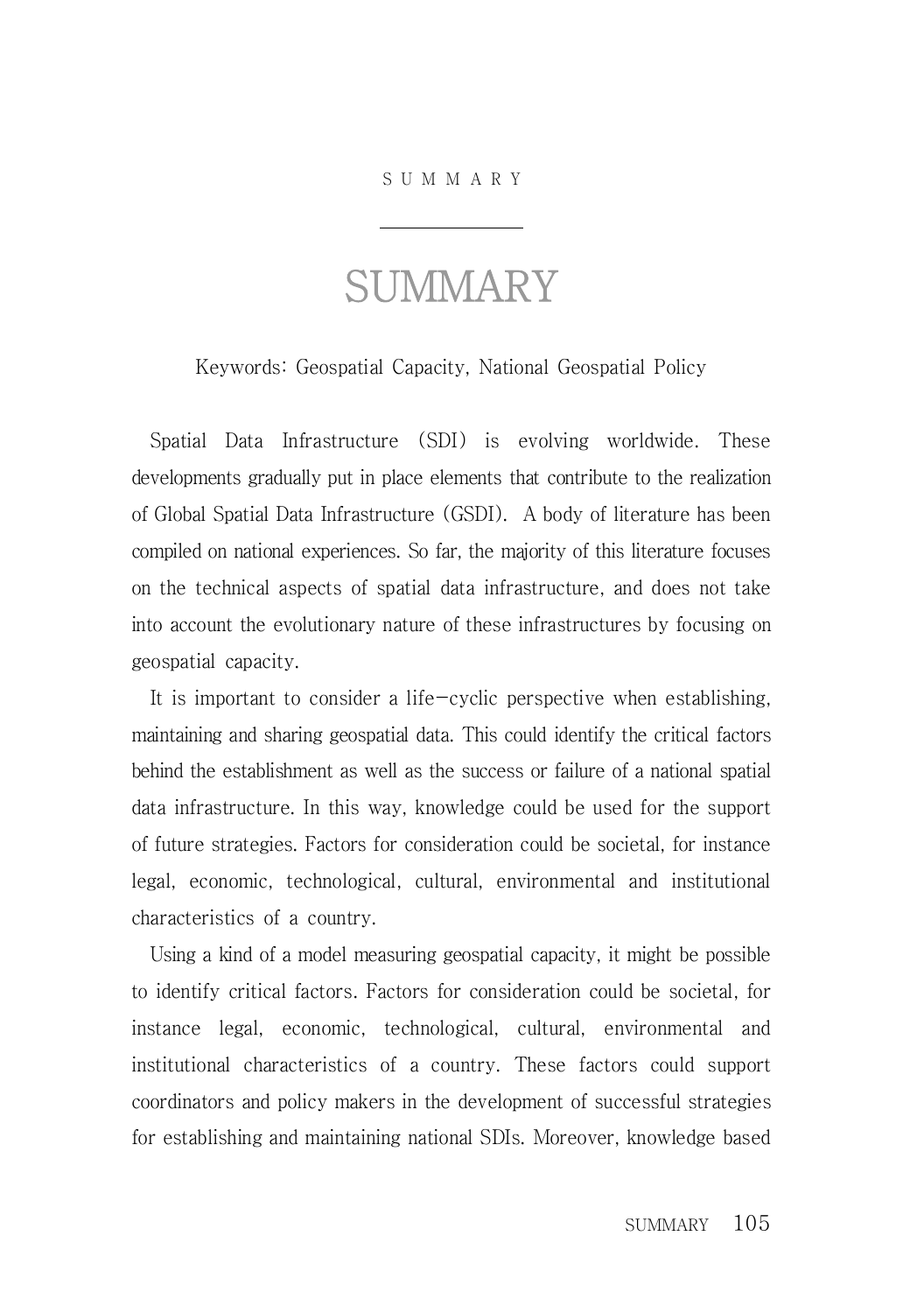on the measuring results of geospatial capacity could be used for supporting future strategies. In this way, the results could contribute to the enhancement of national SDIs in many countries.

The objective of this research is to propose a framework to identify critical factors measuring geospatial capacity of a society and to survey geospatial capacity of developing countries. For this, it was collected information to measure geospatial capacity of countries in Asia-pacific region. According to the survey results, geospatial technology capacity of developing countries was underbelly. Sharing capacity of geospatial information and institutional capacity were weak whereas producing and applying capacity were satisfactory. Methods developing geospatial capacity of emerging countries were GIS projects, training programs, international forums and so on. Since consecutive projects in the practices of Korea for international GIS cooperation were rare, it may need to consider a complement approach towards sustainable international cooperation for geospatial knowledge sharing. It may need to develop long-term international collaboration agenda by considering the evolution of geospatial capacity of developing countries, rather than focusing on a short-term geospatial project itself.

Based on the results of this research, it was proposed to establish a master plan of international collaboration for geospatial information which includes vision and strategies for international collaboration for geospatial information, international projects. Assessment system of the master plan to evaluate the achievement of a goal of the master plan and to see consistency of a policy. It was also proposed to establish an organizational structure for the international collaboration and amendment of Geospatial Industry Law in South Korea (Article 16). In addition, global GIS workforce programs should be provided depending on the level of expertise, for instance internship at international GIS-related organizations to beginners, intergovernmental expert exchanges to professionals,